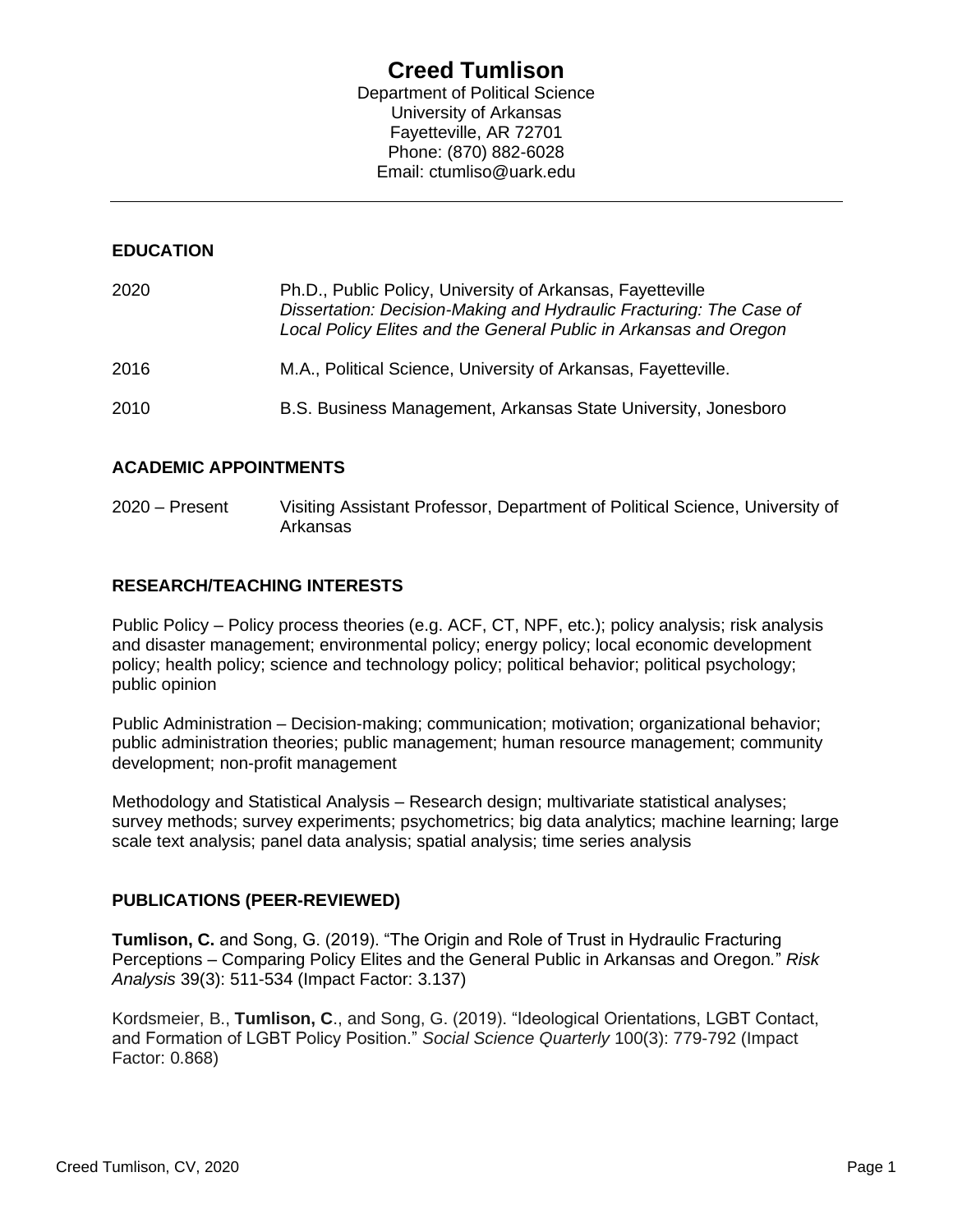**Tumlison, C**., Button, E., Song, G., and Kester III, J.. (2018). "What Explains Local Policy Elites' Preferences toward Renewable Energy/Energy Efficiency Policy?" *Energy Policy* 117C: 377-386. (Impact Factor: 5.042)

**Tumlison, C.**, Moyer, R., and Song, G. (2017). "The Origin and Role of Trust in Local Policy Elites' Perceptions on High Voltage Power Line Installations in the State of Arkansas." *Risk Analysis* 37(5): 1018-1036. (Impact Factor: 3.137)

# **WORKS IN PROGRESS/UNDER REVIEW**

**Tumlison, C.** *Cultural Values, Perceived Value Congruence, and Trust: Examining the Origins of Trust in Information Associated with Hydraulic Fracturing Among Local Policy Elites in Arkansas and Oregon.* (In preparation for submission for publication)

**Tumlison, C.,** and Song, G. *What Determines the Benefit-Risk Perceptions of Policy Elites? An Examination of the Role of Cultural Value Predispositions, Anger and Fear, and Knowledge Hubris/Humility*. (In preparation for submission for publication)

**Tumlison, C**. *Knowledge Hubris and Humility: A Theory of the Antecedents of (In)Accurate Self-Knowledge Assessments and Their Role in the Policy Process*. (In preparation for submission for publication)

**Tumlison, C.**, Song, G., and Jones, M. *Policy Narratives, Knowledge (In)Congruence, and Preference toward Regulatory Policies on Hydraulic Fracturing*. (In preparation for submission for publication)

**Tumlison, C.** and Song, G. *What Determines the Self-Assessed Knowledge of Policy Elites? The Role of Affective Evaluations and Cultural Value Predispositions.* (In preparation for submission for publication)

**Tumlison, C.**, and Cuellar, J. *Partisan Media and Social Construction: Examining the Role of Media Consumption on Attitudes and Policy Preferences Toward Minority Groups*. (In preparation for submission for publication)

**Tumlison, C.**, and Schreckhise, W. *Partisan Polarization, Dis-identification, and Realignment over Time*. (In preparation for submission for publication)

# **OTHER PUBLICATIONS**

Jones, M., Arnold, G., Merry, M.K., Song, G., Smith‐Walter, A., Moyer, R.M., **Tumlison, C**. and Galloway, B., 2021. Editorial Introduction: Dealing with changes one way or another. *Policy Studies Journal* 49(3): 670-674.

Jones, M., Song, G., Arnold, G., Smith‐Walter, A., Huett, B., Moyer, R.M., Galloway, B., Surampalli, M. and **Tumlison, C**., 2021. Editorial Introduction: Exploring policy diffusion, collaborative governance, and policy conflict. *Policy Studies Journal* 49(2): 330-334.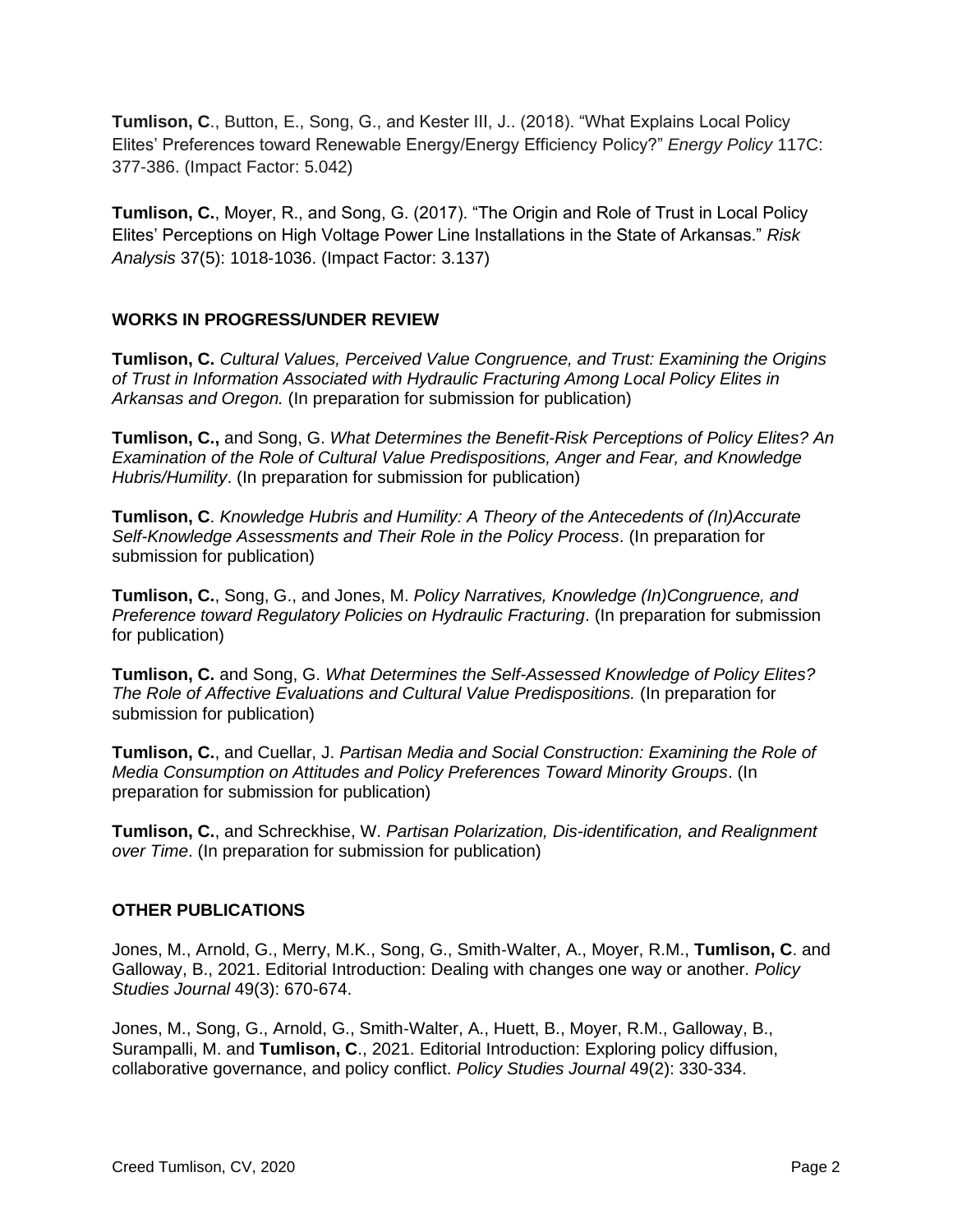Jones, M., Song, G., Arnold, G., Smith‐Walter, A., Huett, B., Moyer, R.M., **Tumlison, C.,** Galloway, B. and Surampalli, M., 2021. Editorial Introduction: Reaching Policy Change: Theoretical and Practical Advances in Policy Learning Research. *Policy Studies Journal* 49(1): 6-12.

Jones, M., Song, G., Arnold, G., Smith‐Walter, A., Surampalli, M., **Tumlison, C**., Moyer, R.M., Huett, B. and Galloway, B., 2020. Editorial Introduction: Advances in Theory and Practice of Policy Research from National to Local Level. *Policy Studies Journal* 48(4): 866-872.

Jones, M., Song, G., Smith-Walter, A., **Tumlison, C.,** Moyer, R., Huett, B., Surampalli, M., Galloway, B., 2020 Editorial Introduction: Examining Policy Change and Governance Here and Elsewhere. *Policy Studies Journal* 48(3): 580-586.

Jones, M., Song, G., Smith-Walter, A., Huett, B., Moyer, R., Surampalli, M., **Tumlison, C.**, 2020 Editorial Introduction: Governance, Citizenry, and Methodological Advancement in Policy Research. *Policy Studies Journal* 48(2): 264-270.

Jones, M., Song, G., Smith-Walter, A., Moyer, R., **Tumlison, C.,** Huett, B., Galloway, B., 2020 Editorial Introduction: Discussing Policy Theories, Policy Formation, and Analytical Methods. *Policy Studies Journal* 48(1): 6-10.

Jones, M., Song, G., Smith-Walter, A., **Tumlison, C.,** Moyer, R., and Kordsmeier, B., 2019. Editorial Team Introduction. *Policy Studies Journal*. 47(4): 854-859.

Song, G., Moyer, R., **Tumlison**, **C.,** Kordsmeier, B., Jones, M., and Zanocco.C. 2017. *2017 Arkansas Energy Policy Survey: Frequency Distributions & Descriptive Statistics*. University of Arkansas, Fayetteville, AR.

Jones, M., Zanocco, M., Song, G., Moyer, R., **Tumlison**, C., and Kordsmeier, B. 2017. *2017 Oregon Energy Policy Survey: Frequency Distributions & Descriptive Statistics*. Oregon State University, Corvallis, OR.

Song, G., Moyer, R. **Tumlison, C.** Jones, M. and Zanocco, C. 2016. "*2015 Arkansas Energy Policy Survey: Frequency Distributions & Descriptive Statistics*." University of Arkansas, Fayetteville, AR.

Jones, M., Zanocco, C., Song, G. Moyer, R., and **Tumlison, C**. 2016. "*2015 Oregon Energy Policy Survey: Frequency Distributions & Descriptive Statistics*." Oregon State University, Corvallis, OR.

Moyer, R., and **Tumlison C.** 2015. *"Arkansas Housing Preference Study: Spatial Amenities Analysis."* Statistical Analysis for the Department of Landscape Architecture, Fay Jones School of Architecture, University of Arkansas.

**Tumlison**, **C**., English, C., Allison, C., and Rajenarison, L. 2015. *"Analysis of Invasive Species Management Policies For the City of Fayetteville."* Policy Analysis for City of Fayetteville Parks and Recreation Department.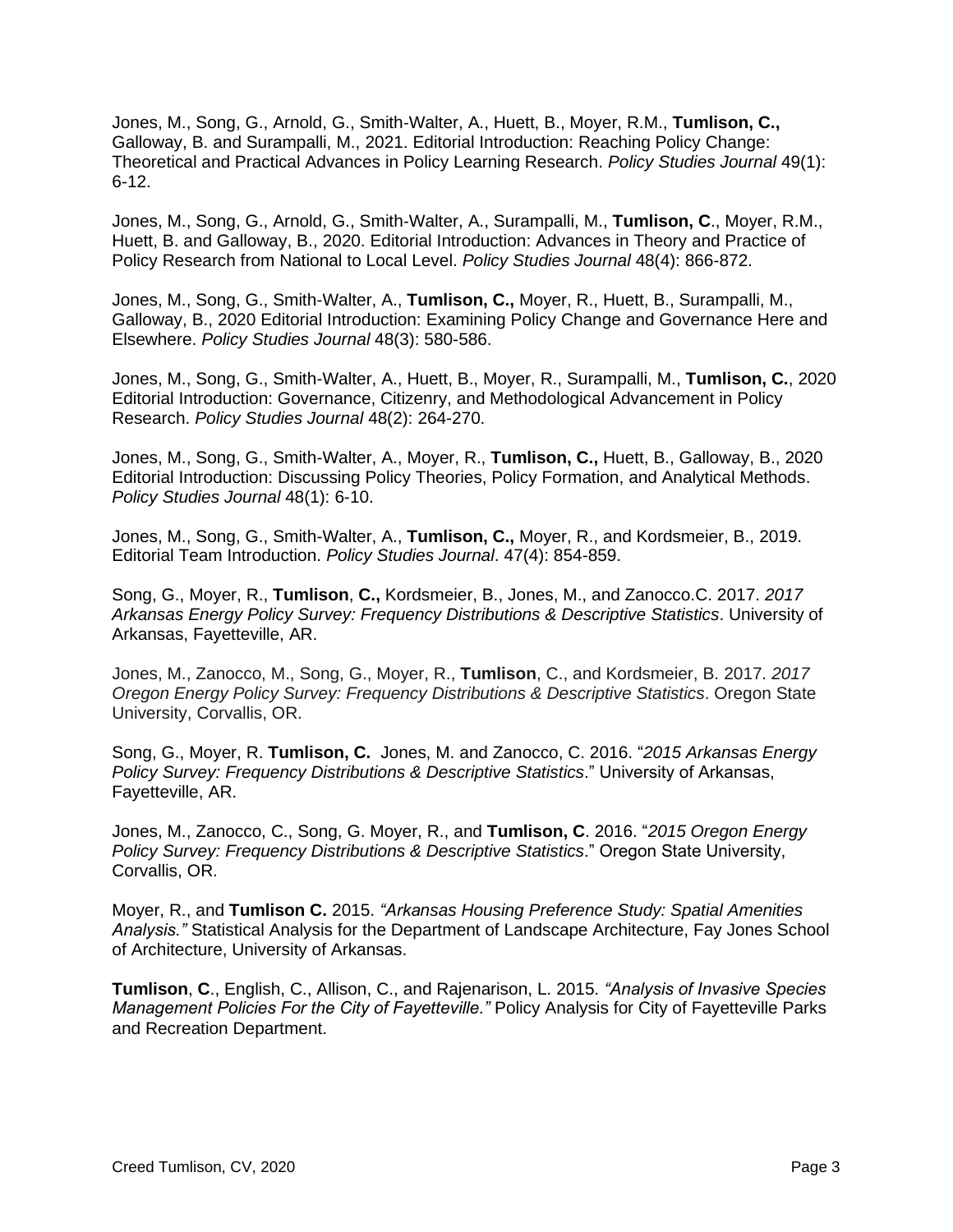#### **SELECTED CONFERENCE PRESENTATIONS**

**Tumlison, C.** *What Explains the Hydraulic Fracturing Preferences of Local Policy Elites: Examining the Roles of Cultural Value Predispositions, Actual Knowledge, and Perceived Knowledge.* Presented at the 41<sup>st</sup> annual meeting of the Association for Public Policy Analysis and Management (APPAM). Washington D.C., November 2019.

**Tumlison, C.** *Cultural Values, Perceived Value Congruence, and Trust: Examining the Origins of Trust in Information Associated with Hydraulic Fracturing Among Local Policy Elites in*  Arkansas and Oregon. Presented at the 41<sup>st</sup> annual meeting of the Association for Public Policy Analysis and Management (APPAM). Washington D.C., November 2019.

**Tumlison, C.** *Cultural Values, Perceived Value Congruence, and Trust: Examining the Origins of Trust in Information Associated with Hydraulic Fracturing Among Local Policy Elites in Arkansas and Oregon.* Presented at the 5th Annual Duck Family Graduate Workshop on Environmental Politics and Governance. Seattle, May 2019.

**Tumlison, C.** *Cultural Values, Perceived Value Congruence, and Trust: Examining the Origins of Trust in Information Associated with Hydraulic Fracturing Among Local Policy Elites in*  Arkansas and Oregon. Presented at the 77<sup>th</sup> annual meeting of the Midwest Political Science Association (MPSA). Chicago, April 2019

**Tumlison, C.,** and Song, G. *What Determines the Benefit-Risk Perceptions of Policy Elites? An Examination of the Role of Cultural Value Predispositions, Anger and Fear, and Knowledge Hubris/Humility*. Presented at the 77<sup>th</sup> annual meeting of the Midwest Political Science Association (MPSA). Chicago, April 2019

**Tumlison, C.,** Moyer, R., Song, G., and Jones, M. *How to Understand Fracking Policymaking: Affective Evaluations, Knowledge, Narratives, and the Hydraulic Fracturing Policy Preferences*  of Policy Elites. Presented at the 40<sup>th</sup> annual meeting of the Association for Public Policy Analysis and Management (APPAM). Washington D.C., November 2018.

**Tumlison, C.**, and Cuellar, J. *Partisan Media and Social Construction: Examining the Role of Media Consumption on Attitudes and Policy Preferences Toward Minority Groups*. Presented at the 76<sup>th</sup> annual meeting of the Midwest Political Science Association (MPSA). Chicago, April 2018.

**Tumlison, C.**, Song, G., and Jones, M. *Policy Narratives, Knowledge (In)Congruence, and Preference toward Regulatory Policies on Hydraulic Fracturing. Presented at the 76<sup>th</sup> annual* meeting of the Midwest Political Science Association (MPSA). Chicago, April 2018.

**Tumlison, C.**, and Schreckhise, W. *Partisan Polarization, Dis-identification, and Realignment over Time*. Presented at the 76th annual meeting of the Midwest Political Science Association (MPSA). Chicago, April 2018.

**Tumlison, C**. *Knowledge Hubris and Humility: A Theory of the Antecedents of (In)Accurate Self-Knowledge Assessments and Their Role in the Policy Process. Presented at the 89<sup>th</sup>* annual meeting of the Midwest Political Science Association (MPSA). New Orleans, January 2018.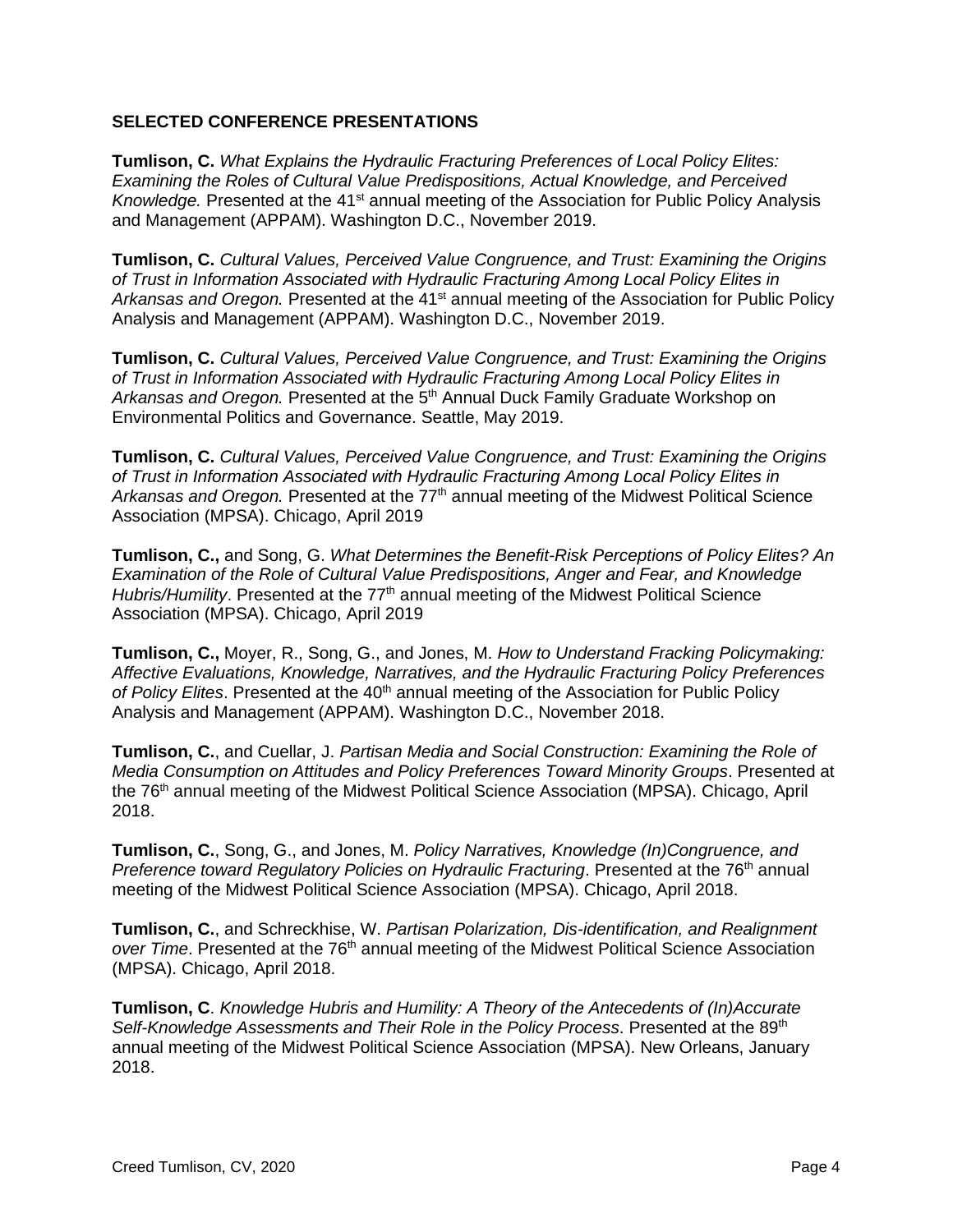**Tumlison, C.**, and Cuellar, J. *It's Not Who You Are, It's Who You Aren't: Reexamining Mass Polarization via Dis-identification*. Presented at the 89<sup>th</sup> annual meeting of the Southern Political Science Association (SPSA). New Orleans, January 2018.

**Tumlison, C**. *Knowledge Hubris and Humility: A Theory of the Antecedents of (In)Accurate*  Self-Knowledge Assessments and Their Role in the Policy Process. Presented at the 75<sup>th</sup> annual meeting of the Midwest Political Science Association (MPSA). Chicago, April 2017.

**Tumlison, C**., and Song, G. *The Origin and Role of Trust in Fracking Benefit/Risk Perceptions: A Comparative Analysis of Policy Elites and the General Public and Implications for Regulatory Governance*. Presented at the 75th annual meeting of the Midwest Political Science Association (MPSA). Chicago, April 2017.

**Tumlison, C.** and Song, G. *Knowledge Hubris, Risks, and Vaccine Policies: Exploring the Effects of Knowledge Hubris on Vaccination Benefit and Risk Perceptions and Policy Views.* Presented at the 88<sup>th</sup> annual meeting of the Southern Political Science Association (SPSA). New Orleans, January 2017.

**Tumlison, C.** and Song, G. *The Origin and Role of Trust in Hydraulic Fracturing Perceptions – Comparing Policy Elites and the General Public in Arkansas and Oregon.* Presented at the 88<sup>th</sup> annual meeting of the Southern Political Science Association (SPSA). New Orleans, January 2017.

**Tumlison, C.**, Moyer, R. and Song, G. *Knowledge Hubris and the Policy Process: A Comparison of the Origin of Inflated and Deflated Knowledge Perceptions between Policy Elites*  and the General Public and Their Effects on the Policy Process. Presented at the 74<sup>rd</sup> annual meeting of the Midwest Political Science Association (MPSA). Chicago, April 2016.

Kordsmeier, B. and **Tumlison, C.**, *LGBT Exposure and Policy Positions: Exogenous Shock or*  Self-Fulfilling Prophecy?. Presented at the 74<sup>rd</sup> annual meeting of the Midwest Political Science Association (MPSA). Chicago, April 2016.

Moyer, R. **Tumlison, C.**, and Song, G. *What Drives a Policy Maker's Perspective of Who Should Make Policy Positions?* Presented at the 74rd annual meeting of the Midwest Political Science Association (MPSA). Chicago, April 2016.

**Tumlison, C.**, Moyer, R. and Song, G. *The Origin and Role of Trust in Local Policy Elites' Perceptions on High Voltage Power Line Installations in the State of Arkansas*. Presented at the 37<sup>th</sup> annual meeting of the Association for Public Policy Analysis and Management (APPAM). Miami, November 2015.

**Tumlison, C.**, Moyer, R. and Song, G. *What Determines the Self-Assessed Knowledge of Policy Elites? The Role of Affective Evaluations and Cultural Value Predispositions.* Presented at the 37<sup>th</sup> annual meeting of the Association for Public Policy Analysis and Management (APPAM). Miami, November 2015.

Moyer, R. **Tumlison, C.**, and Song, G. *What Drives a Policy Maker's Perspective of Who Should Make Policy Positions?* Presented at the 37th annual meeting of the Association for Public Policy Analysis and Management (APPAM). Miami, November 2015.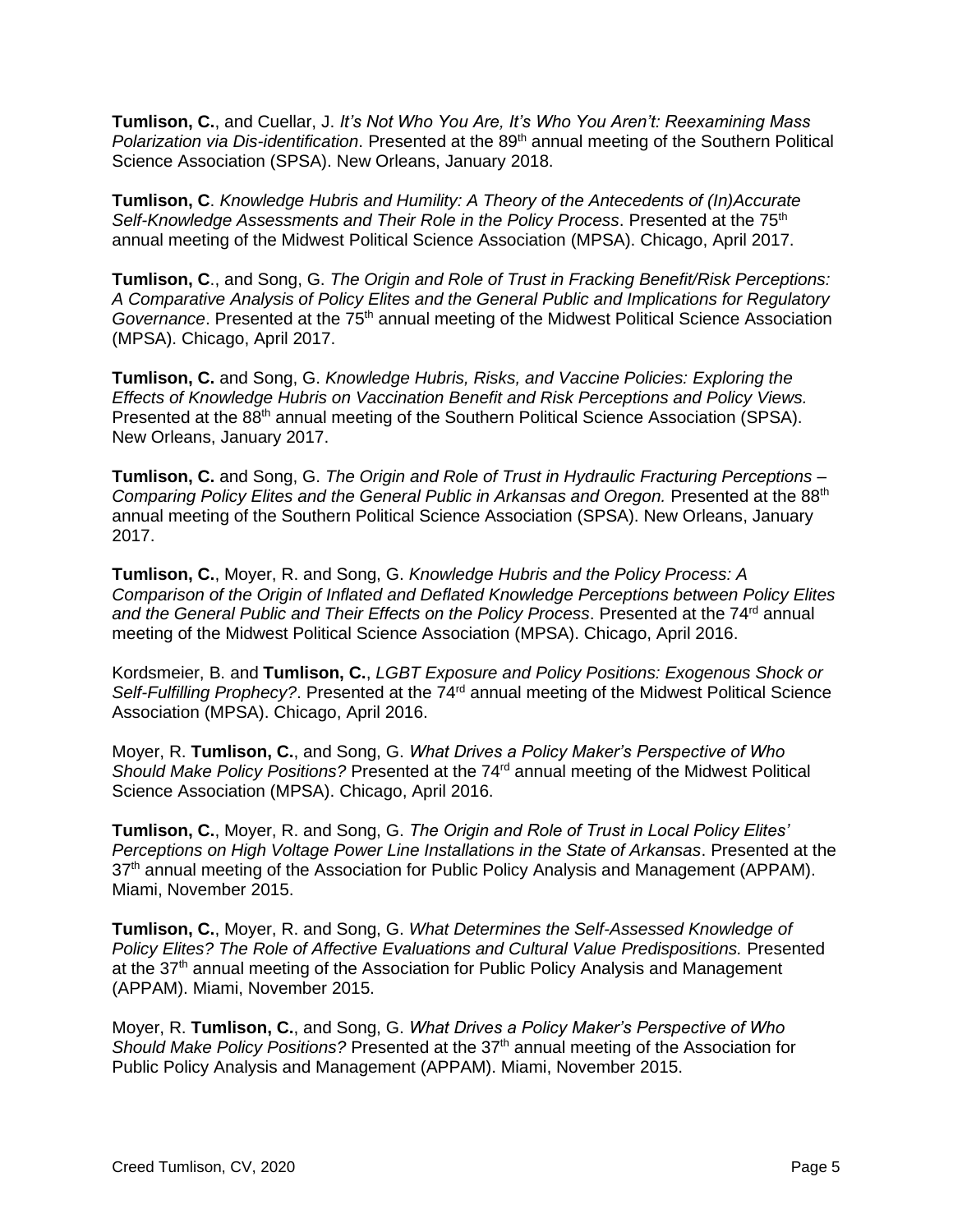**Tumlison, C.**, Moyer, R. and Song, G. *The Origin and Role of Trust in Local Policy Elites' Perceptions on High Voltage Power Line Installations in the State of Arkansas*. Presented at the 73rd annual meeting of the Midwest Political Science Association (MPSA). Chicago, April 2015.

**Tumlison, C.**, *Scripted Behavior: A Model of Entitlement Activation and Outcomes in the Workplace*. Presented at the 2014 Southwest Academy of Management Annual Meeting.

**Tumlison, C.**, & Hirth, R. *Board Faultlines and Firm Performance: An Investigation of Board Demographic Dispersion.* Presented at the 2014 Southwest Academy of Management Annual Conference.

Hirth, R., & **Tumlison, C.**, *Is Microlending a Macro Failure? Why Endogenous Growth Theory Suggests it Should Work and a Contextual Explanation for Why it Doesn't*. Presented at the 2014 Southwest Academy of Management Annual Meeting.

Rosen, C., O'Leary-Kelly, A., **Tumlison, C.**, Hochwarter, W. *Workplace Entitlement: Development of a Conceptual Framework.* Presented at the 73<sup>rd</sup> Annual Academy of Management in Orlando, Florida.

# **TEACHING EXPERIENCE**

| 2021 (Fall)   | Public Administration, (Undergraduate class, University of Arkansas.)                     |
|---------------|-------------------------------------------------------------------------------------------|
| 2021 (Fall)   | Public Policy, (Undergraduate class, University of Arkansas.)                             |
| 2021 (Fall)   | American National Government, (Undergraduate class, University of<br>Arkansas.)           |
| 2021 (Summer) | US Environmental Politics and Policy, (Undergraduate class, University of<br>Arkansas.)   |
| 2021 (Summer) | Public Policy, (Undergraduate class, University of Arkansas.)                             |
| 2021 (Spring) | Environmental Policy, (Undergraduate class, University of Arkansas.)                      |
| 2021 (Spring) | Scope and Methods of Political Science, (Undergraduate class, University<br>of Arkansas.) |
| 2021 (Spring) | American National Government, (Undergraduate class, University of<br>Arkansas.)           |
| 2020 (Fall)   | Public Budgeting & Finance, (Graduate class, University of Arkansas.)                     |
| 2020 (Fall)   | Public Administration, (Undergraduate class, University of Arkansas.)                     |
| 2020 (Fall)   | American National Government, (Undergraduate class, University of<br>Arkansas.)           |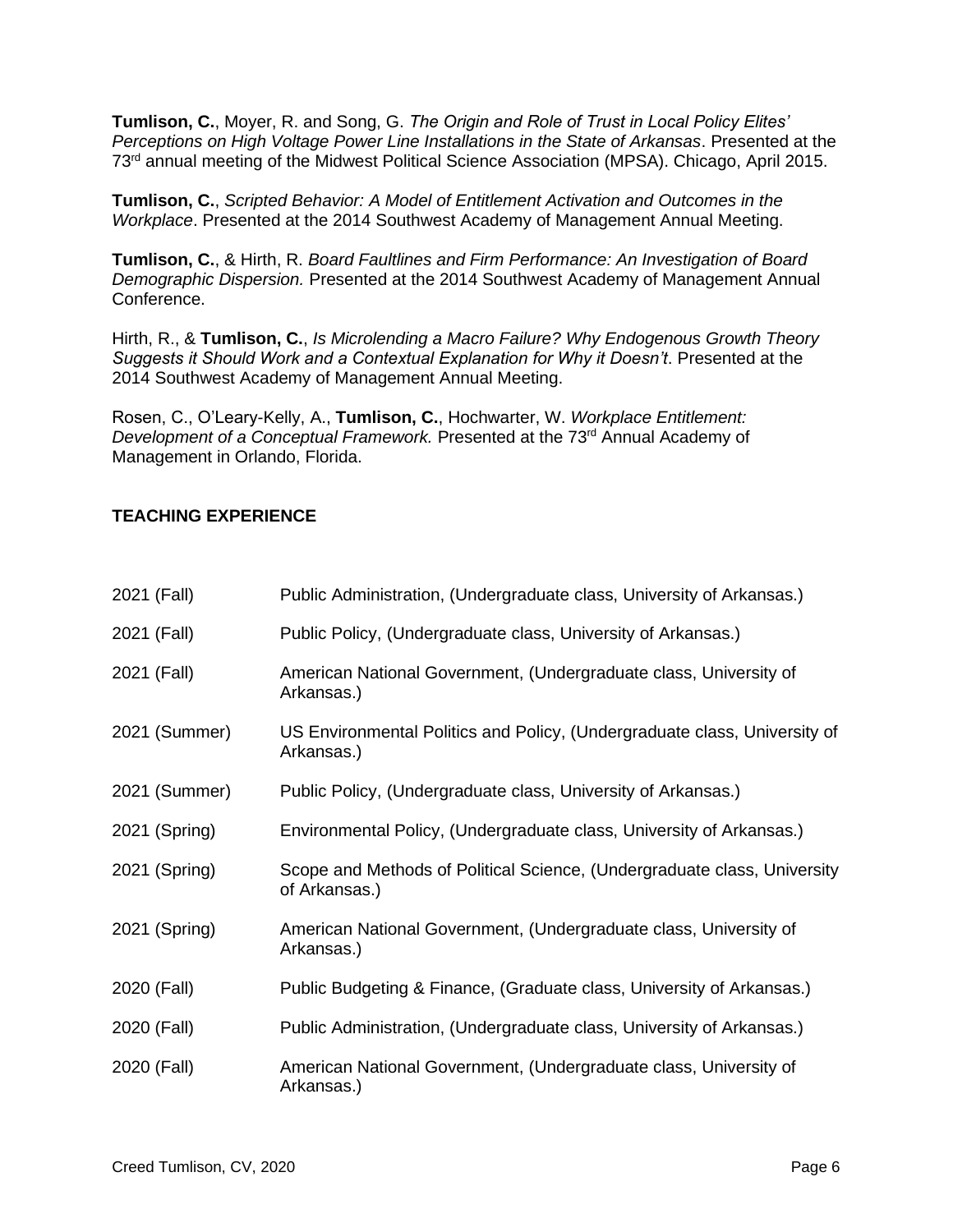| 2020 (Spring) | Environmental Policy, (Undergraduate class, University of Arkansas.)                                          |
|---------------|---------------------------------------------------------------------------------------------------------------|
| 2019 (Fall)   | Scope and Methods of Political Science, (Undergraduate class, University<br>of Arkansas.)                     |
| 2019 (Fall)   | Public Policy, (Undergraduate class, University of Arkansas.)                                                 |
| 2019 (Spring) | Scope and Methods of Political Science, (Undergraduate class, University<br>of Arkansas.)                     |
| 2018 (Fall)   | Public Administration, (Undergraduate class, University of Arkansas.)                                         |
| 2018 (Fall)   | Research Methods in Political Science, Co-instructor (Graduate class,<br>University of Arkansas)              |
| 2018 (Spring) | Public Administration, (Undergraduate class, University of Arkansas.)                                         |
| 2017 (Fall)   | American National Government, (Undergraduate class, University of<br>Arkansas)                                |
| 2016 (Spring) | Advanced Research Methods, Teaching Assistant for Dr. Geoboo Song<br>(Graduate class, University of Arkansas) |
| 2014 (Spring) | Business Strategy and Planning, (Undergraduate class, University of<br>Arkansas.)                             |
| 2013 (Spring) | Management Concepts and Organizational Behavior, (Undergraduate<br>class, University of Arkansas.)            |

# **RELEVANT PROFESSIONAL EXPERIENCE**

| 2019 - Present | Editorial Associate, Policy Studies Journal (PSJ).                                                                                                                                                              |
|----------------|-----------------------------------------------------------------------------------------------------------------------------------------------------------------------------------------------------------------|
| 2018           | Policy Analyst, Policy Analysis for Sustainable Electricity Procurement,<br>City of Fayetteville Department of Sustainability and Strategic Planning,<br>Arkansas.                                              |
| 2017-2018      | Co-instructor and Co-coordinator, Big Data Analytics Workshop Series (1.<br>Big Data, Social Science Research, and R; 2. Applied Machine Learning<br>in Social Science Research; 3. Large-scale Text Analytics) |
| 2017           | Speaker, Tedx Dickson Street.                                                                                                                                                                                   |
| 2014-2016      | <b>Consultant and Statistical Analyst, Spatial Amenities Preference</b><br>Research. University of Arkansas Fay Jones School of Architecture and<br>the Northwest Arkansas Council.                             |
| 2014           | Policy Analyst, Policy Analysis for Invasive Species Management, City of<br>Fayetteville Department of Sustainability and Strategic Planning,<br>Arkansas.                                                      |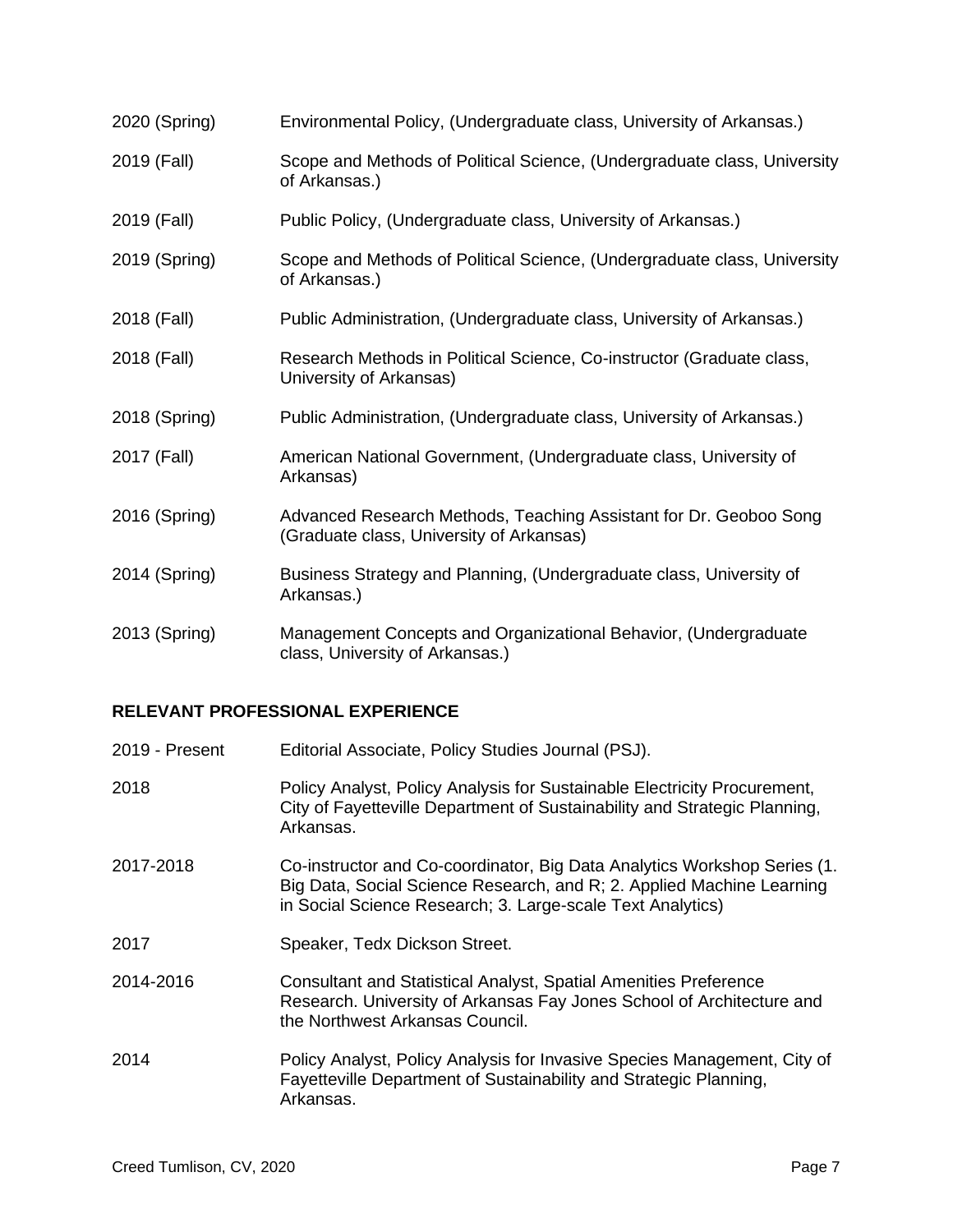2014-Present Research Assistant for Dr. Geoboo Song (Public Policy and Politics of Risk)

# **PROFESSIONAL SERVICE**

| 2020-2021 | Member, Honors Thesis Committee for: Emma Kate Dillon; Amelia<br>Holcomb                                                                                                                                          |
|-----------|-------------------------------------------------------------------------------------------------------------------------------------------------------------------------------------------------------------------|
|           | Member, MPA Portfolio Exam Committee for: Lauren Husband; Megan<br>Heckes; Autumn Lewis; Lisa Darden; Mariah Green                                                                                                |
|           | Member, Awards Committee, Department of Political Science, University<br>of Arkansas-Fayetteville                                                                                                                 |
|           | Member, Public Administration/Policy/Nonprofit Studies Committee,<br>University of Arkansas-Fayetteville                                                                                                          |
| 2019      | Panel Organizer for session at Association for Public Policy Analysis and<br>Management Annual Meeting.<br>Session Title: Examining Communications, Preferences, and Causal<br><b>Mechanisms of Policy Change</b> |
| 2018      | Discussant for session at Southern Political Science Association Annual<br>Meeting                                                                                                                                |
| 2017-2018 | Manuscript reviewer for Risk Analysis and American Journal of Political<br>Science                                                                                                                                |

#### **GRANTS AND AWARDS**

| 2018-2019    | Graduate Student Travel Grant, The Graduate School and International<br>Education, University of Arkansas |
|--------------|-----------------------------------------------------------------------------------------------------------|
| 2016-Present | Doctoral Academy Fellowship, The Graduate School and International<br>Education, University of Arkansas   |
| 2015-Present | Graduate Research Assistantship, Department of Political Science,<br>University of Arkansas               |
| 2017-2018    | Graduate Student Travel Grant, The Graduate School and International<br>Education, University of Arkansas |
| 2016-2017    | Graduate Student Travel Grant, The Graduate School and International<br>Education, University of Arkansas |
| 2015-2016    | Graduate Student Travel Grant, The Graduate School and International<br>Education, University of Arkansas |
| 2014-2015    | Graduate Student Travel Grant, The Graduate School and International                                      |